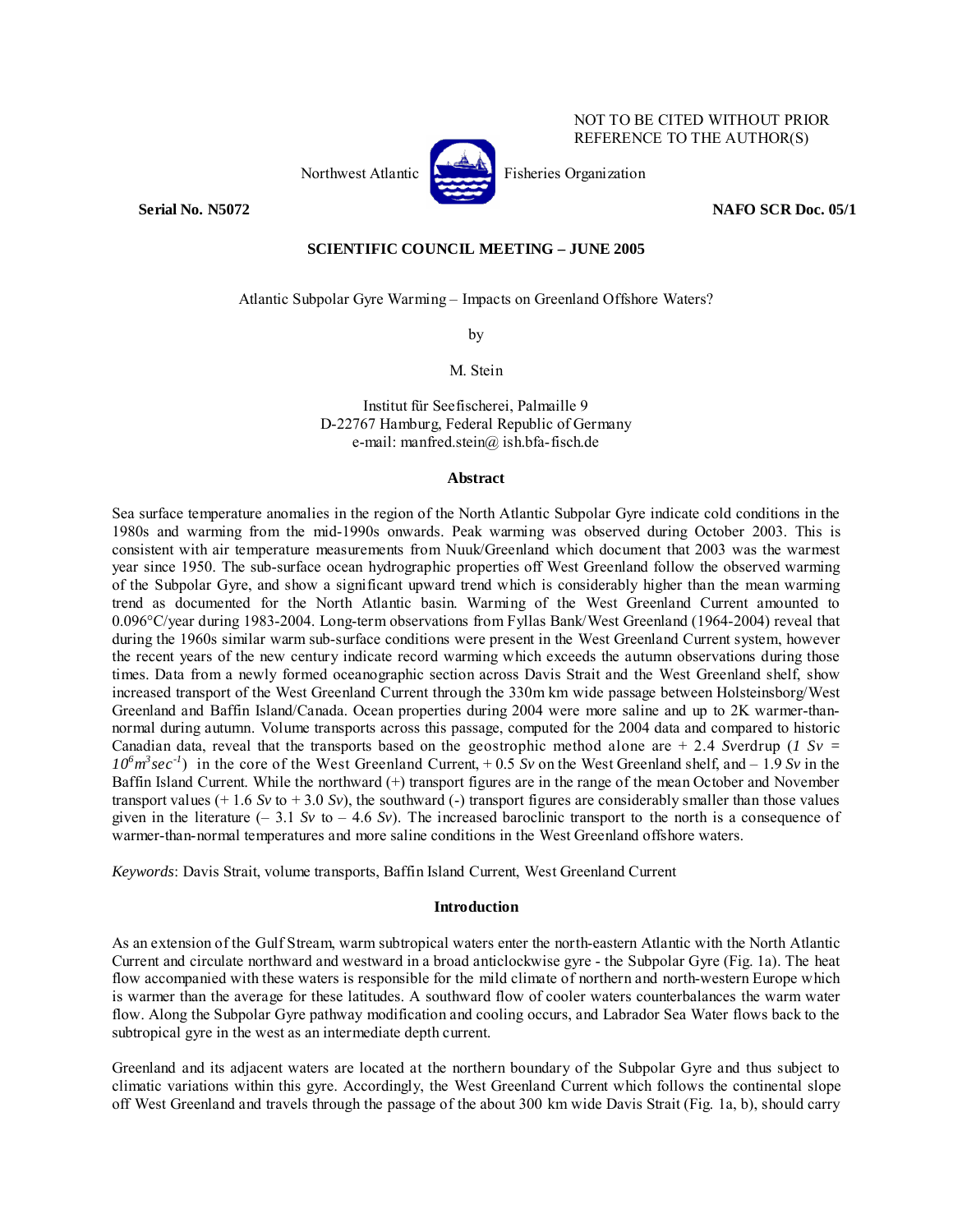warming/cooling signals to the Baffin Bay area which is located to the north of the Davis Strait. Via the cold Baffin Island Current cold, arctic waters flow through the Strait southward (Fig. 1b).

Davis Strait is a passage which allows estimating volume fluxes of these main currents which link the Arctic and the North Atlantic Subpolar Gyre west off Greenland.

During recent decades, climatic conditions in Greenland's air temperatures and offshore waters were characterized by tremendous variation. After the warmer-than-normal 1950s and 1960s, the 1970s, 1980s and early-1990s experienced a series of anomalous cold years (Buch, 2000; Buch *et al*., 2004; Drinkwater, 2004; Stein, 2004). In contrast to the last three decades, the early years of the new century did not experience the extremely cold years similar to 1972, 1983, 1984, 1992 and 1993. All comparable years during the 2000s were warmer-than-normal, and 2003 was the warmest year during the past 50 years (Stein, MS 2005). Is this warming part of the "global warming" as encountered for the world ocean basins in a recent paper by Levitus *et al.* (2005), or is the record warming a more regional feature of the Northwest Atlantic and its Subpolar Gyre (Häkkinen and Rhines, 2004)? While the first authors reveal that a large part of the change in the ocean heat content during the past 50 years (1955-2003) has occurred in the upper 700 m of the world ocean, and maximum warming is found in the upper 300 m of the North Atlantic basin (0.354°C during 1955-2003; Levitus *et al.*, 2005), Häkkinen and Rhines (2004) conclude from TOPEX/Poseidon altimeter data that subpolar sea surface height increased during the 1990s, and the geostrophic velocity derived from altimeter data exhibits declining subpolar gyre circulation. Recent oceanographic observations in the West Greenland Current system (Stein, 2004; Stein, MS 2005) point at record warming in the upper layer of this part of the North Atlantic Subpolar Gyre.

The present contribution deals with climatic changes during 1950 to 2004. After discussing the data and methods, the monthly mean sea surface temperature anomaly data history for the region of the Northwest Atlantic during the past 23 years is outlined. Air temperature anomalies from Nuuk (1950-2004) as proxy for West Greenland climatology (Stein, 2004) are analyzed in a next section. This is followed by a discussion of sub-surface oceanographic conditions in the West Greenland Current domain. In a final section, our recent measurements of Davis Strait temperature and salinity properties, and volume fluxes are compared to mean autumn conditions and to historic data from the 1960s and 1980s.

### **Data and Methods**

Monthly Mean Sea Surface Temperature Anomaly (SSTA) data (Fig. 2a to c) for the region of the Northwest Atlantic (40°N-80°N, 70°W-10°W) were taken from the IGOSS Data Base http://ingrid.ldgo.columbia.edu/SOURCES/.IGOSS. Isothermal contours are given in 0.5°C intervals. At present, SSTA data for the 1-degree resolution are available for the period Dec 1981 to Dec 2004. The climatology is adjusted to the 1950-79 base period. Sea surface temperature fields are blended from ship, buoy and bias-corrected satellite data (Reynolds and Smith, 1994).

Data on the atmospheric climate of West Greenland were sampled by the Danish Meteorological Institute at Nuuk (64°11'N, 51°44.5'W). The data set was mutually supplied by the Danish Meteorological Institute in Copenhagen and the Seewetteramt in Hamburg. The climatic mean which the air temperature anomalies are referenced to is 1961-1990. The presentation of decadal air temperature anomalies of Nuuk was used to better discriminate the characteristic features of the decades from the 1950s to 2000s (Fig. 3). This method was recently published by Stein (2004).

During autumn cruises in West Greenland waters, performed by the Institut für Seefischerei in Hamburg, Germany since 1963, temperature and salinity profiles were taken at ICNAF/NAFO<sup>1</sup> Standard Oceanographic Stations (Stein, 1988). Data from these cruises were taken from the oceanographic database of the institute to analyse sub-surface temperature changes at station 4 of the Fyllas Bank Section, and at station 3 of the Cape Desolation Section (Fig. 4 to 6). A new oceanographic section line between Greenland and Canada was formed during the autumn 2004 cruise of FRV "*Walther Herwig III*" to measure the flow of water masses across the Davis Strait sill and the West Greenland shelf which is a 330 km wide gap between West Greenland and Baffin Island/Canada (for positions of the section stations see Table 1; for location of transect see insert map in Fig. 7). Leaving the port of

 $\overline{a}$ 

<sup>&</sup>lt;sup>1</sup> ICNAF = International Commission for the Northwest Atlantic Fisheries (1950-1978); NAFO = Northwest Atlantic Fisheries Organization (1979- )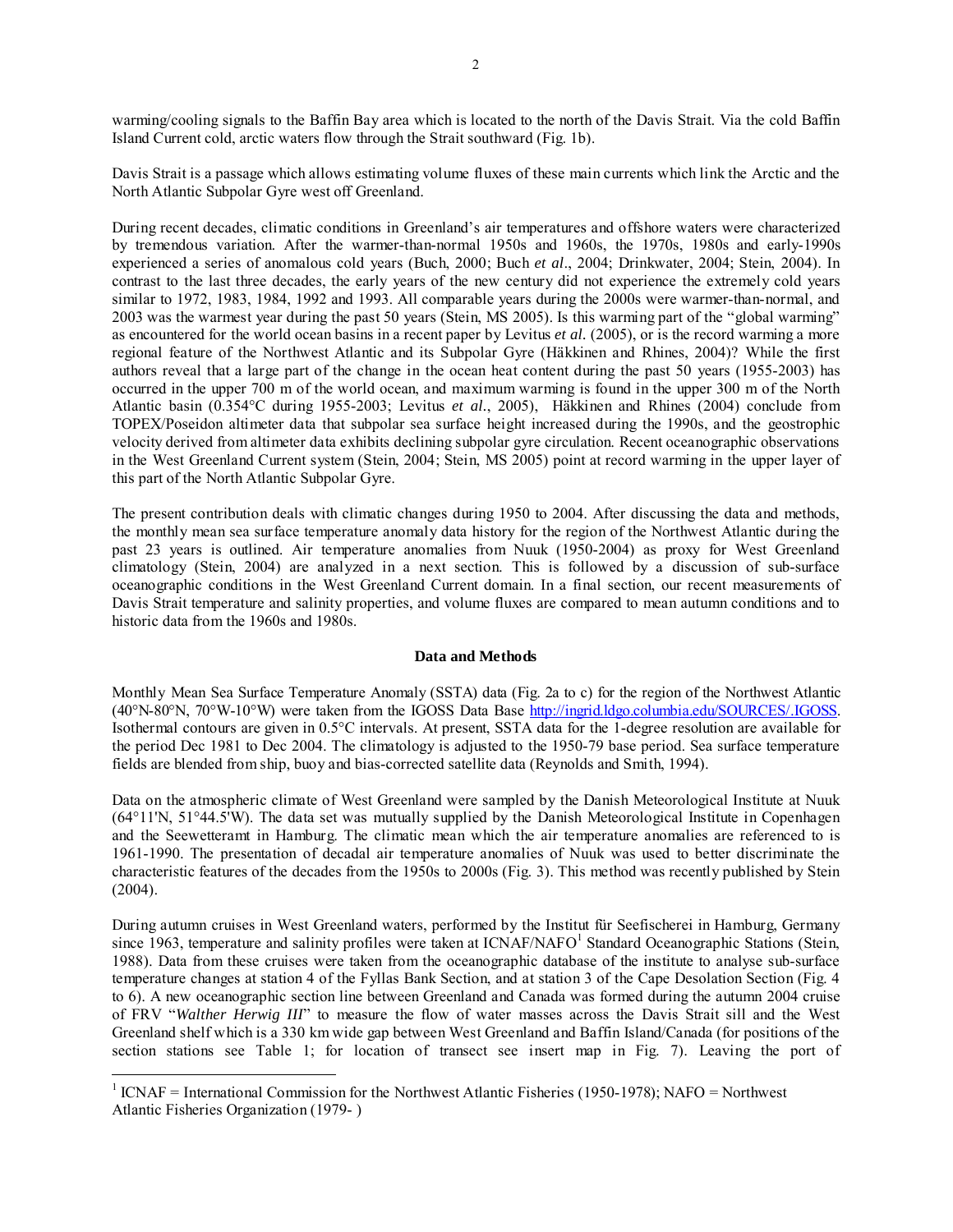Holsteinsborg/Sisimiut on 31 October, FRV "*Walther Herwig III*" followed five NAFO Standard Stations of the Holsteinsborg Section (N1, … , N5; Stein, 1988) and, after reaching the 200 nm EEZ of Canada, continued with five stations following historic Canadian RV "*Hudson*" positions along 66°30'N (5, … , 1). The section was completed on 1 November in the vicinity of Cape Dyer/Baffin Island, Canada. All profiles were obtained with a CTD (SeaBird 911+), salinity readings were adjusted to water samples derived by Rosette water sampler, temperature was checked against electronic reversing thermometers.

Isopleth diagrams of temperature for Fyllas Bank section station  $4$  and of potential temperature (for Cape Desolation Section station 3 are given in Fig. 4 and 5. Time series of temperature anomaly at station 3 is given in Fig. 6. The vertical distribution of temperature, salinity and geostrophic currents along the Holsteinsborg-Baffin Island Section is given in Fig. 7 and 8.

Historic data from the Davis Strait passage were downloaded from World Data Centre A (http://www.nodc.noaa.gov/OC5/indprod.html) and analysed in the same way as our data (temperature, salinity, geostrophic currents, volume transports across the section). To enable comparison with our data, Canadian bottle/CTD-data obtained during October 1963, 1965 and 1988 were selected. The years comprise warm periods (1960s) and cold periods (1980s). Results on volume transport calculations are given in Table 2.

Data analysis, including the geostrophic option, and presentation (Fig. 4, 5, 7, 8) was done using the most recent version of Ocean Data View (Version 2.1, 2004; Schlitzer, 2004). Accordingly, "geostrophic velocities are derived from dynamic height differences between two hydrographic stations (Schlitzer, 2004). Because, in general, the observed depths for the two stations do not match, in a first step the measurements have to be mapped to a set of common depths (ODV uses piecewise linear least squares for the interpolation on a predefined set of standard depths). Then dynamic heights at the standard depths are calculated for both stations, and the geostrophic velocities for the station pair (at the standard depths) are obtained from the dynamic height differences. ODV also calculates average values for all variables in the collection (pair-averages). Both, the pair-averages and the geostrophic velocities are representative for the mid-point between the two stations involved."

### **Results**

### **Monthly Mean Sea-surface Temperature Anomaly (SSTA) data**

SSTA data as given in Fig. 2a to c for the Northwest Atlantic region (40°N-80°N, 70°W-10°W) for the month of October, reveal much variation during the 1980s, 1990s and 2000s. A pool of colder-than-normal surface water is dominating the area south and southwest off Greenland during the early-1980s (Fig. 2a), indicating cold conditions in the Labrador Sea. The years 1985-1988 are characterized by intermediate warming in Greenland offshore waters. During 1989 and the early-1990s, there are colder-than-normal SST's off Greenland while warmer-than-normal surface waters are observed in the southern region. From 1997 onwards, warming of the Subpolar Gyre region becomes more and more evident, and the October 2003 conditions seem to represent record high warming of surface waters (Fig. 2c, lower right panel). During this time, warming exceeded 3K in the southwest Greenland region. According to Häkkinen and Rhines (2004) the interpretation of satellite derived sea surface height variations depends on the relative contribution of dynamics and local heat flux to heat storage in the Subpolar Gyre, and strong surface cooling, as observed during the early-1980s and early-1990s in the Labrador Sea, can modify the stratification down to the deepest water masses. During the 1990s, *in situ* data from the Labrador Sea show decreased convection since 1996 (Häkkinen and Rhines, 2004).

### **Air Temperature Anomalies from Nuuk**

Decadal Nuuk air temperature anomalies during the years 1950-2004 (Fig. 3) indicate that the 1950s (yellow) and 1960s (red) were generally warmer-than-normal decades. The 1970s (green), 1980s (blue) and 1990s (black) were characterized by very cold years in the first part of the decade (1971, 1972, 1982-84, 1990-94). During this century, all years were warmer-than-normal (pink columns in Fig. 3). This trend coincides with the SSTA's discussed above.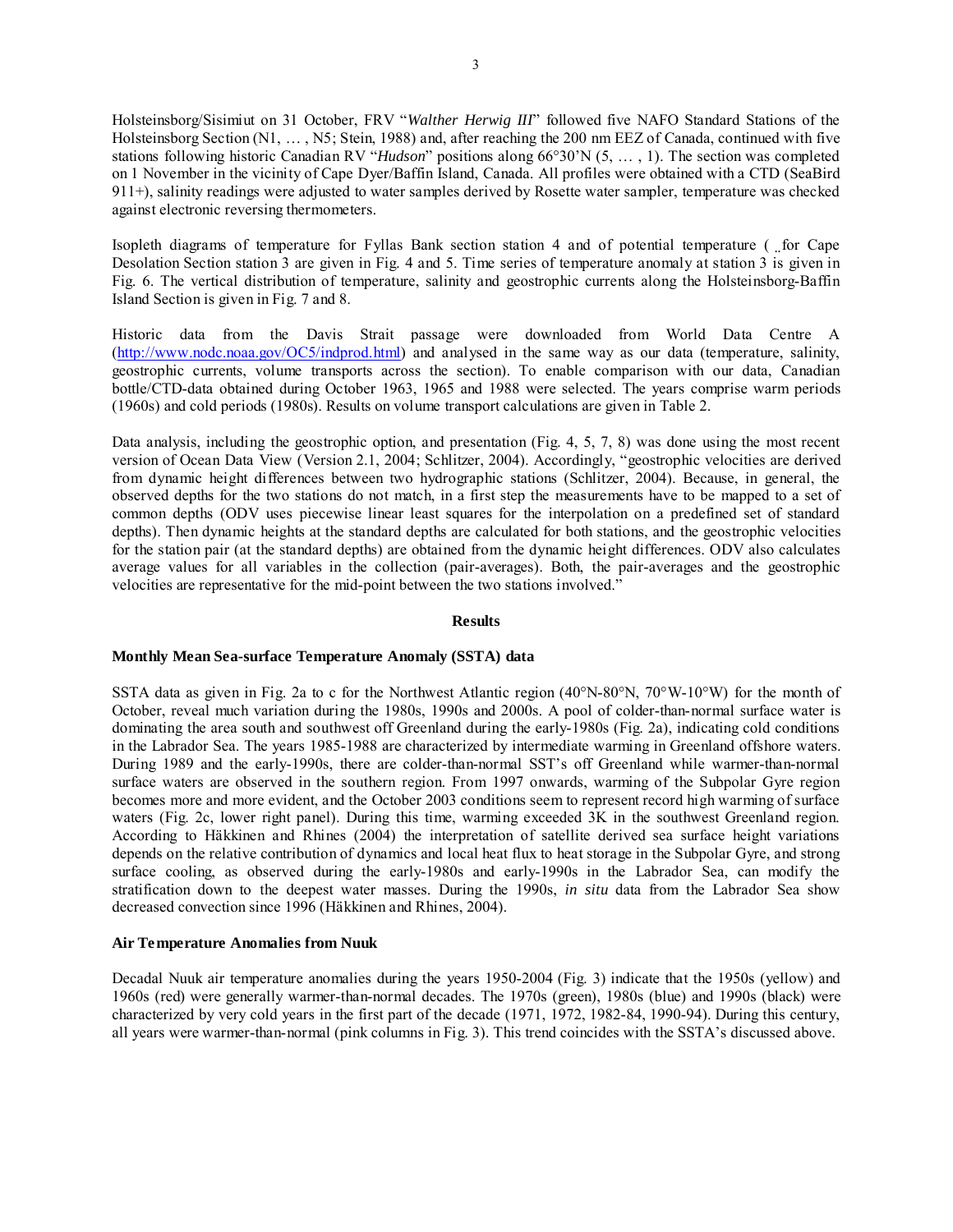#### **Sub-surface Oceanographic Conditions**

#### *Fyllas Bank Station 4*

The autumn temperature time series at Fyllas Bank station 4 (Fig. 4) reveals considerable variation during the past decades. Located at the slope of the bank at about 900 m depth, the thermal properties below 150 m depth at this site are mostly governed by the warm component of the West Greenland Current. The warm water is covered at the surface by colder water, and there are years when polar water normally covering the bank region, extended far to the west and influenced the thermal conditions at station 4 (polar events: 1983, 1992 and 2002). During 2003, record warming was observed which amounted to 2.69 K (rel. to climatic mean 1963-90). The isopleth diagram of potential temperature is based on standard depth data from Fyllas Bank station 4 (Fig. 4), sampled during autumn. It indicates that during the 1960s sub-surface temperatures were warmer than 5.5°C. The 1970s - except for the late-1970s - and 1980s revealed sub-surface temperatures around 5°C, and from the mid-1990s onwards sub-surface warming increased and showed a maximum of warming during autumn 2003 when temperature above 7°C were observed at about 200 m depth. The depth range of warming increased considerably, from about 400 m depth to about 700 m depth (5.5°C contour).

#### *Cape Desolation Station 3*

Located further offshore than Fyllas Bank station 4, Cape Desolation station 3 is 3 000 m deep and the obtained CTD profiles cross different water masses when descending from top to bottom of the water column. In the context of this paper, only the upper 0-700 m layer is considered. The isopleth diagram of potential temperature shows a layer of warm water  $(>4.0^{\circ}C)$  in the upper 600-700 m (Fig. 5). Within this layer, temperatures are changing considerably during the 22 years of observation: temperatures exceed 6°C ( $2<sup>nd</sup>$  half of 1990s), and 6.5°C during 2003 and 2004, and the vertical extension of the warm water increases from the mid-1990s onwards.

Mean temperatures for the 0-300 m and the 0-700 m layers were calculated and plotted against time (Fig. 6). The vertical dimensions of the layers were chosen in analogy to the Levitus *et al.* (2005) publication. Our data yield a significant warming trend for the time period 1983-2004 which amounts to 0.096°C (0-300 m) and 0.062°C (0-700 m). The data also show more variability from 1998 onwards. Based on a much longer time series Levitus *et al.*  (2005) calculate a warming of 0.354°C during 1955-2003 for the North Atlantic basin depth layer 0-300 m. This would compare to 0.007°C/year, a value which is a magnitude lower than our 0.096°C/year warming during 1983-2004. The difference in warming trends may be explained by (a) the thermal history of the region, and (b) by the Subpolar Gyre regional warming from the mid-1990s onwards: (a) as shown for the Fyllas Bank station 4 there was warm sub-surface conditions during the 1960s in the West Greenland Current domain (see above). Applying a linear trend to both the long (1955-2003) and the short (1983-2004) time series will result in a shallower trend when going from "warm through cold to warm" conditions, instead of going from "cold to warm" conditions. And (b): both time series, the Fyllas Bank station 4 data and the Cape Desolation station 3 data (Fig. 4, 5), indicate tremendous warming of the West Greenland Current from the mid-1990s onwards. This will influence the computation of temperature trends incorporated in these data.

The annual warming coefficients, as given for the 0-300 m and the 0-700 m depth layers at Cape Desolation station 3 (see Fig. 6), thus might point at the impact of the Subpolar Gyre regional warming on the warming of West Greenlands offshore waters.

### *Davis Strait temperature and salinity*

There are two salient features in the vertical distribution of temperature (upper panel in Fig. 7) which characterize the hydrographic properties between Greenland and Baffin Island, the Baffin Island Current and the core of the West Greenland Current (WGC). The Baffin Island Current is a broad current band which exports cold water (core temperatures <-1.64°C) from Baffin Bay southwards. On the eastern side of the section, the West Greenland Current flows along the shelf break and transports heat (core temperatures >5.9°C) into the Baffin Bay. During the 2004 observations, both currents meet and mix intensively between the two innermost stations of the section (for positions of stations NAFO5 and HUDSON5 see Table 1). There is a sub-surface tongue of warm West Greenland Current water (>3°C) located under the cold Baffin Island Current which extends westward from the WGC-core. Further west, at station HUDSON 3, a remnant of 2°C warm water is visible (Fig. 7). A month prior to our observations, RV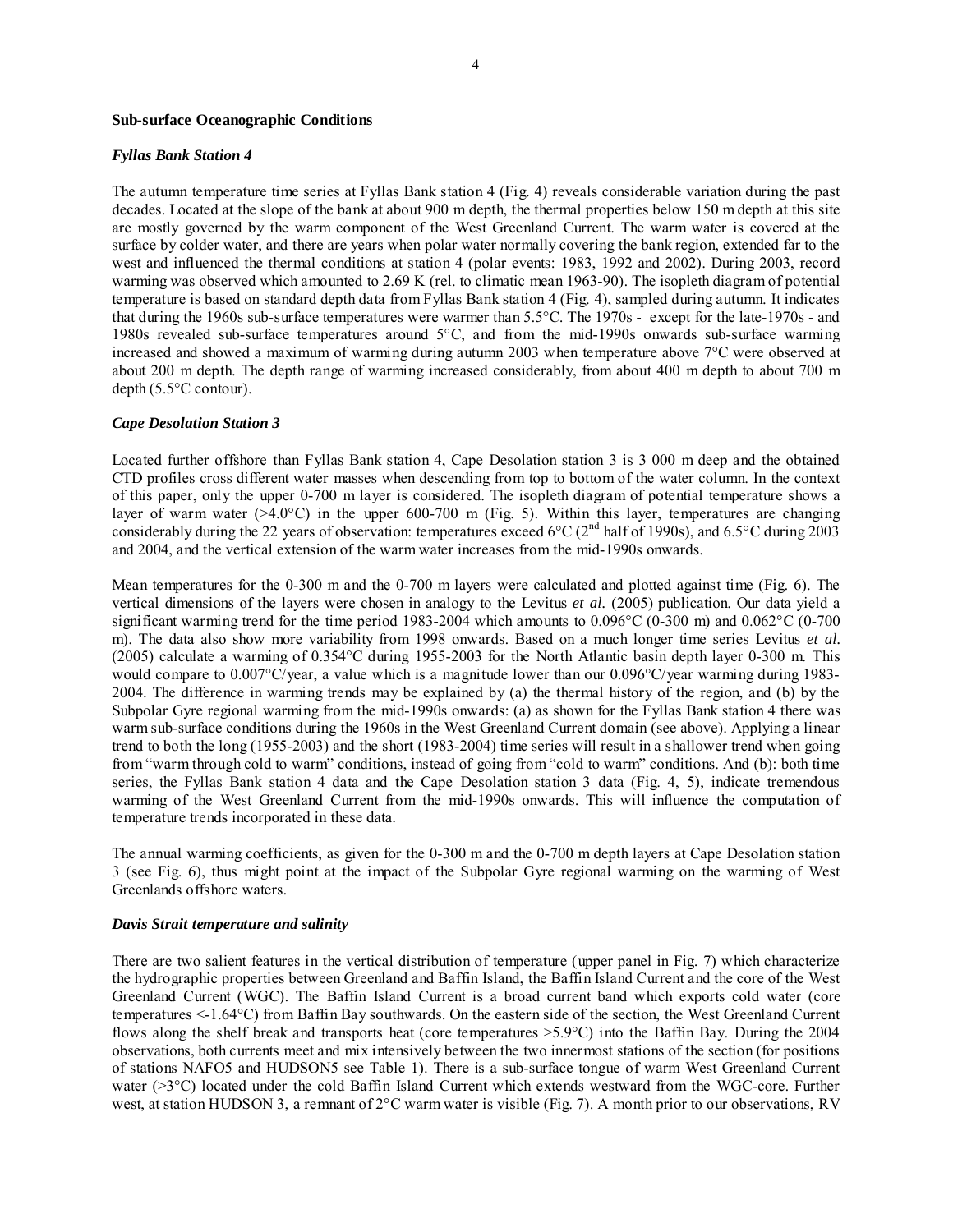"*KNORR*" of the US observed a sub-surface patch of warm water at this location which had thermohaline properties of WGC-water (Petrie, *pers. comm*.). Salinity (lower right panel of Fig. 7) reveals a near-surface thin layer of low saline water (<32 psu) on the western side of the section, and <33 psu water on the eastern side. In the WGC-core at the West Greenland slope, salinities are around 34.94 psu. Similar to the vertical temperature distribution along this section there is a remnant of saline water ( $>$ 34.5 psu) below the Baffin Island Current water.

Compared to mean autumn conditions, the temperatures in the WGC-core and on the West Greenland shelf as measured during autumn 2004, are up to 2K warmer than normal.

### *Davis Strait geostrophic velocities*

For the geostrophic velocity profiles a level of no motion at the bottom was assumed for all analysed data sets (1963, 1965, 1988 and 2004). The vertical distribution of relative current speeds along the section across Davis Strait and the West Greenland shelf is given in Fig. 8 for the October 2004 measurements. The Baffin Island Current has surface speeds ranging from  $10-16$  cm sec<sup>-1</sup> during the analysed years, whereas the West Greenland Current reveals surface velocities of 10-36 cm sec<sup>-1</sup>. About 180 km of the Baffin Island/Holsteinsborg section (330 km) is dominated by the Baffin Island Current ( $\leq 12$  cm sec<sup>-1</sup>) during 2004, while the West Greenland Current ( $\leq 36$  cm sec<sup>-1</sup>) is concentrated at the shelf break off West Greenland (Fig. 8). On the West Greenland shelf, current velocities amount to about 10 cm  $\sec^{-1}$  during 2004.

The warm West Greenland Current water located under the cold Baffin Island Current (>3°C, >34.5 psu; see above) flows southwards at speeds between  $0.3 \text{ cm} \text{ sec}^{-1}$  and 1 cm sec<sup>-1</sup>, a feature which might point at a return flow of modified WGC water.

### *Davis Strait volume fluxes*

The geostrophic velocity profiles as discussed above, form the basis for the volume transport computations. Table 2 gives the CTD-based volume transports for October 1963, 1965, 1988 and 2004. Time series of temperature from Fyllas Bank (Fig. 4) indicate that the 1960s were among the warmer years off West Greenland. Sub-surface thermal conditions revealed similar warm conditions as observed during the period starting after the mid-1990s. The subsurface temperatures during the 1970s and 1980s were colder than the 1960s or the recent period of the 2000s. The data on volume fluxes through Davis Strait thus cover warmer-than-normal, colder-than-normal and "much" warmer-than-normal situations, e.g. the 2004 observations. The "northward" volume transports as given in Table 2 indicate maximum values for 2004, both in the core of the West Greenland Current and on the West Greenland shelf, amounting to  $+2.9$  *Sv* (*1 Sv* =  $10^6$   $m^3$  *sec<sup>-1</sup>*). During 1963 and 1965, both warmer-than-normal years in the air temperatures and in the subsurface ocean temperature conditions (Buch *et. al*, 2004), the northward flow was +2.2 *Sv* and +1.9 *Sv* and there was +0.2 *Sv* northward transport on the West Greenland shelf during 1963. The 1988 data show an unusually low northward transport figure and there is a counter flow eastwards of the West Greenland Current core which amounts to  $-0.3$  *Sv*. The southward flow ranges from  $-1.9$  *Sv* during 2004 to  $-2.5$  *Sv* during 1965.

### **Summary and Discussion**

Using monthly mean sea surface temperature anomaly data for the Northwest Atlantic, recent own observations from NAFO Standard Stations Fyllas Bank 4 and Cape Desolation 3, as well as recent own data from a newly formed hydrographic section across Davis Strait passage, and historic data from Davis Strait it is shown that the observed warming of the North Atlantic Subpolar Gyre had a tremendous impact on West Greenland shelf and offslope waters. While sea surface temperature warming and sub-surface ocean temperature warming seem to have peaked during 2003, the year with warmest mean annual air temperatures at Nuuk since 1950, the trend as observed in the temperature time series of the upper 300 m of the ocean off southwest Greenland points at further warming.

As a result of Subpolar Gyre warming the West Greenland Current transported more heat northward than usually. The volume transport figures (Table 2) indicate that the baroclinic part of the northward transport through Davis Strait increased considerably and is in the upper range of the monthly mean volume transport values as deduced from mooring data (Cuny *et al*., *in press*) for October (+ 1.6 *Sv*) and November (+ 3.0 *Sv*). The current speeds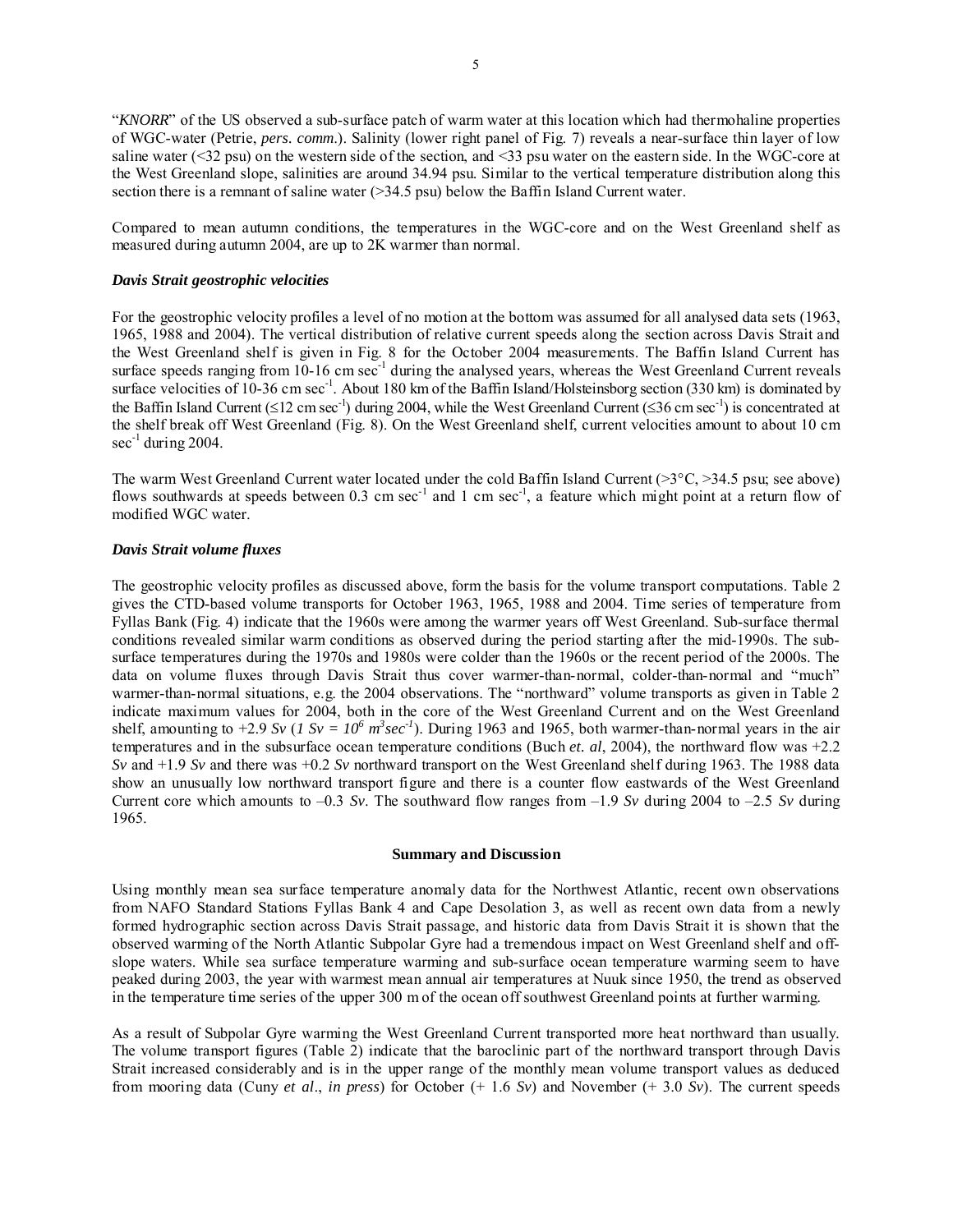obtained for the West Greenland shelf amount to 10 cm  $sec^{-1}$ , a value which agrees well with surface drifter measurements (Cuny *et al*., 2002).

All data on southward transports, the historic data from 1963, 1965 and 1988, as well as our recent measurements during autumn 2004 (see Table 2) are considerably lower than those published in literature for mean annual transports for Davis Strait, excluding the West Greenland shelf: - 4.6 ± 1.1 *Sv* (Cuny *et al*., *in press*), - 3.3 *Sv* (Loder *et al*., 1998), - 3.1 *Sv* (Ross, 1992).

#### **References**

BUCH, E. 2000. Air-sea-ice conditions off Southwest Greenland, 1981-97. *J. Northw. Atl. Fish. Sci.,* **26**: 123-136.

- CUNY, J., P. B. RHINES, and R. KWOK. 2004. Davis Strait volume, freshwater and heat fluxes. *Science (in press).*
- CUNY, J., P. B. RHINES, P. P. NIILER, and S. BACON. 2002. Labrador Sea boundary currents and the fate of the Irminger Sea Water. *J. Phys. Oceanogr.*, **32**(2): 627-647.
- DRINKWATER, K. F. 2004. Atmospheric and sea-ice conditions in the Northwest Atlantic during the decade, 1991-2000. *J. Northw. Atl. Fish. Sci.,* **34**: 1-11.
- BUCH, E., S.A. PEDERSEN, and M. H. RIBERGAARD. 2004. Ecosystem variability in West Greenland waters. *J. Northw. Atl. Fish. Sci.,* **34**: 13-28.
- HÄKKINEN, S., and P. B. RHINES. 2004. Decline of Subpolar North Atlantic circulation during the 1990s. *Science*, **304**: 555-559.
- LEVITUS, S., J. ANTONOV, and T. BOYER. 2005. Warming of the world ocean, 1955-2003. *Geophys. Res. Lett.,*  **32**, L02604, doi:10.1029/2004GL021592.
- LODER, J. W., B. PETRIE, and G. GAWARKIEWICZ. 1998. The coastal ocean off Northeastern North America: A large-scale view. *In*: The Sea. A. R. Robinson and K. H. Brink (eds.), Vol. 11. John Wiley and Sons, Inc, pp. 105-133.
- REYNOLDS, R. W., and T. M. SMITH. 1994. Improved global sea-surface temperature analyses. *J. Climate*, **7**: 929-948.
- ROSS, C. 1992. Moored current meter measurements across Davis Strait. *NAFO SCR Doc.*, No. 70, Serial No. N2124, 8 p.
- SCHLITZER, R. 2004. Ocean Data View. http://www.awi-bremerhaven.de/GEO/ODV
- STEIN, M. 1988. Revision of list of NAFO standard oceanographic sections and stations. *NAFO SCR Doc.,* No. 1, Serial No. N1432, 9 p.
- STEIN, M. 2004. Climatic overview of NAFO Subarea 1, 1991-2000. *J. Northw. Atl. Fish. Sci.,* **34**: 29-41.
- STEIN, M. 2005. Climatic conditions around Greenland 2004. *NAFO SCR Doc.*, 05/xx: x-xx.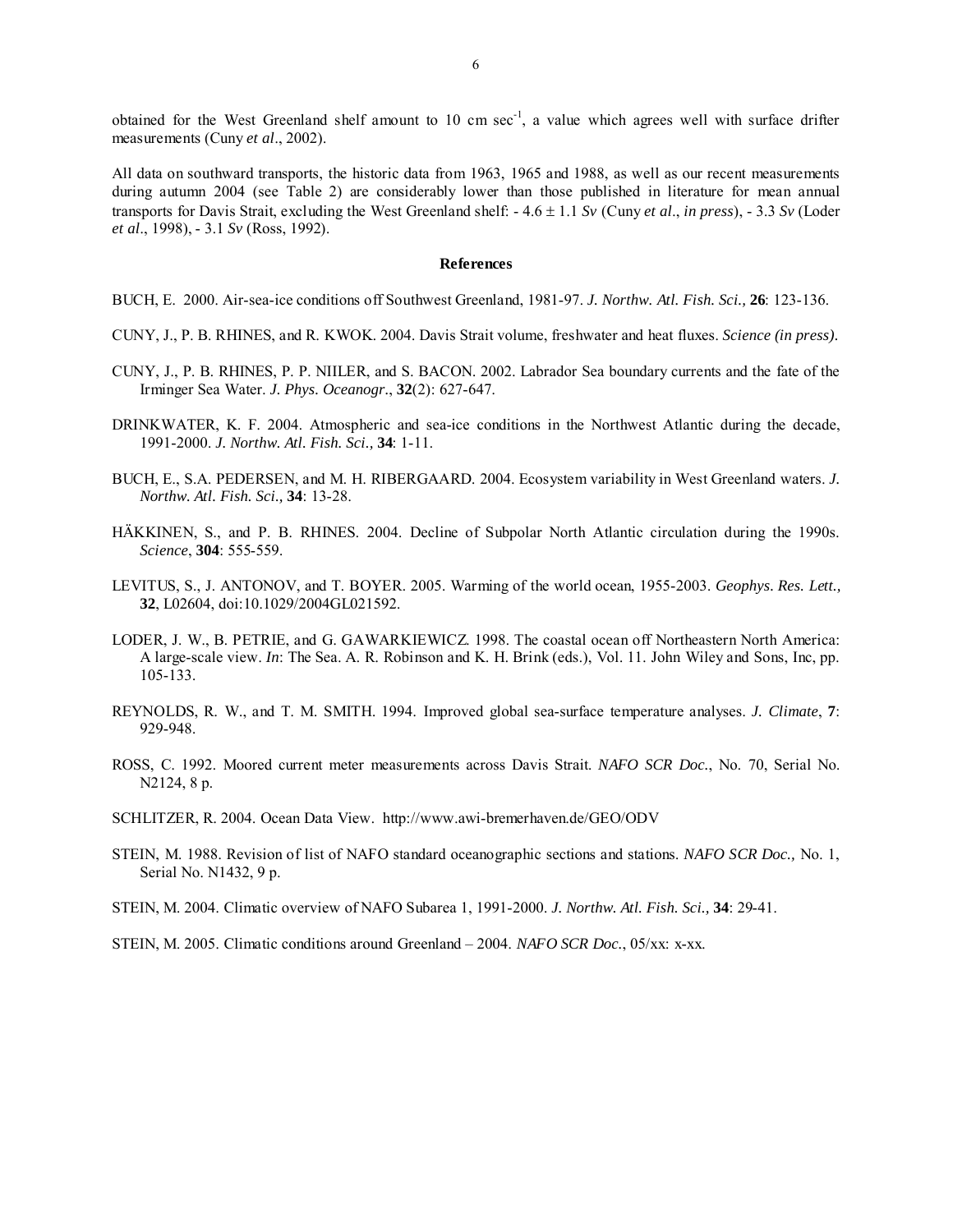| Station number    | Latitude                 | Longitude                |
|-------------------|--------------------------|--------------------------|
| NAFO 1            | $66^{\circ}53^{\circ}$ N | $54^{\circ}10^{\circ}W$  |
| NAFO <sub>2</sub> | $66°50'$ N               | $54^{\circ}42^{\circ}W$  |
| NAFO 3            | $66^{\circ}46^{\circ}$ N | 55°36°W                  |
| NAFO 4            | $66^{\circ}43^{\circ}N$  | $56^{\circ}07^{\circ}W$  |
| NAFO <sub>5</sub> | $66^{\circ}41^{\circ}N$  | 56°38'W                  |
| <b>HUDSON 5</b>   | 66°30'N                  | $57^{\circ}40^{\circ}$ W |
| <b>HUDSON 4</b>   | $66°30'$ N               | $58^{\circ}19^{\prime}W$ |
| <b>HUDSON 3</b>   | 66°30'N                  | 59°33'W                  |
| <b>HUDSON 2</b>   | 66°30'N                  | $60^{\circ}16^{\circ}$ W |
| <b>HUDSON 1</b>   | $66°30'$ N               | $60°50'$ W               |

TABLE 1: Location of CTD stations along the Holsteinsborg/Baffin Island Section

TABLE 2. Volume transport estimates from CTD section Holsteinsborg/Baffin Island during October given in *Sv*erdrup (*1 Sv = 106 m³sec-1*; *- southward, + northward*)

| Year | Southward flow | Northward flow | Flow on WG shelf |
|------|----------------|----------------|------------------|
| 1963 | -4             | $\sim$         |                  |
| 1965 | -4             |                | no obs.          |
| 1988 | $-L.$          | — ⊑∪…          | no obs.          |
| 2004 | -1.,           | $+2$ .         | $+0,$            |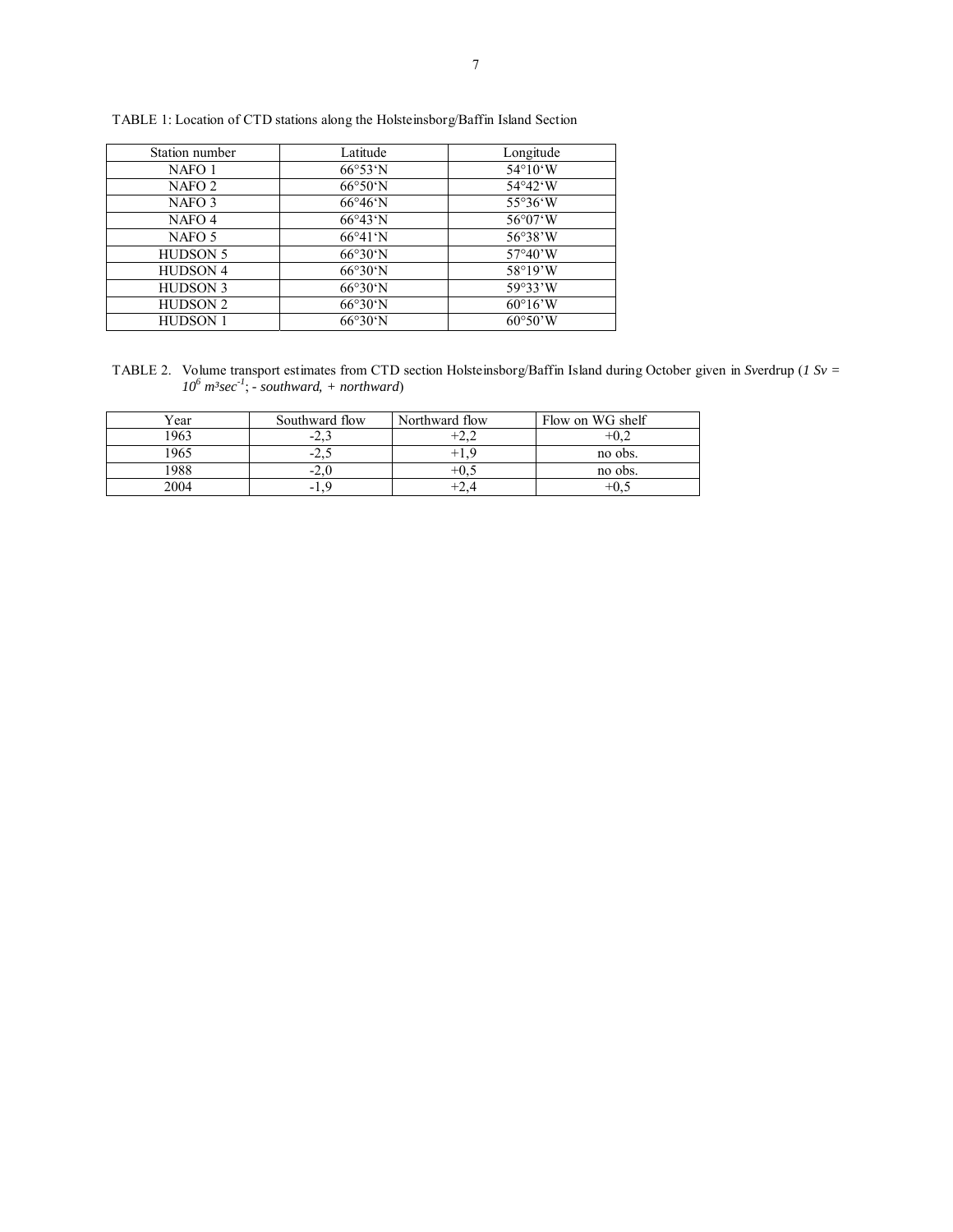

Fig. 1a. Schematic of the Subpolar Gyre (white area: 0-500 m depth). Bold: warm currents; dashed: cold currents.



Fig. 1b. Circulation diagram for the Davis Strait region; West Greenland Current: shelf break component (grey), shelf component (light grey); depth contours for 500 m (bold), 1 000 m (thin) and 2 000 m (dashed) are given.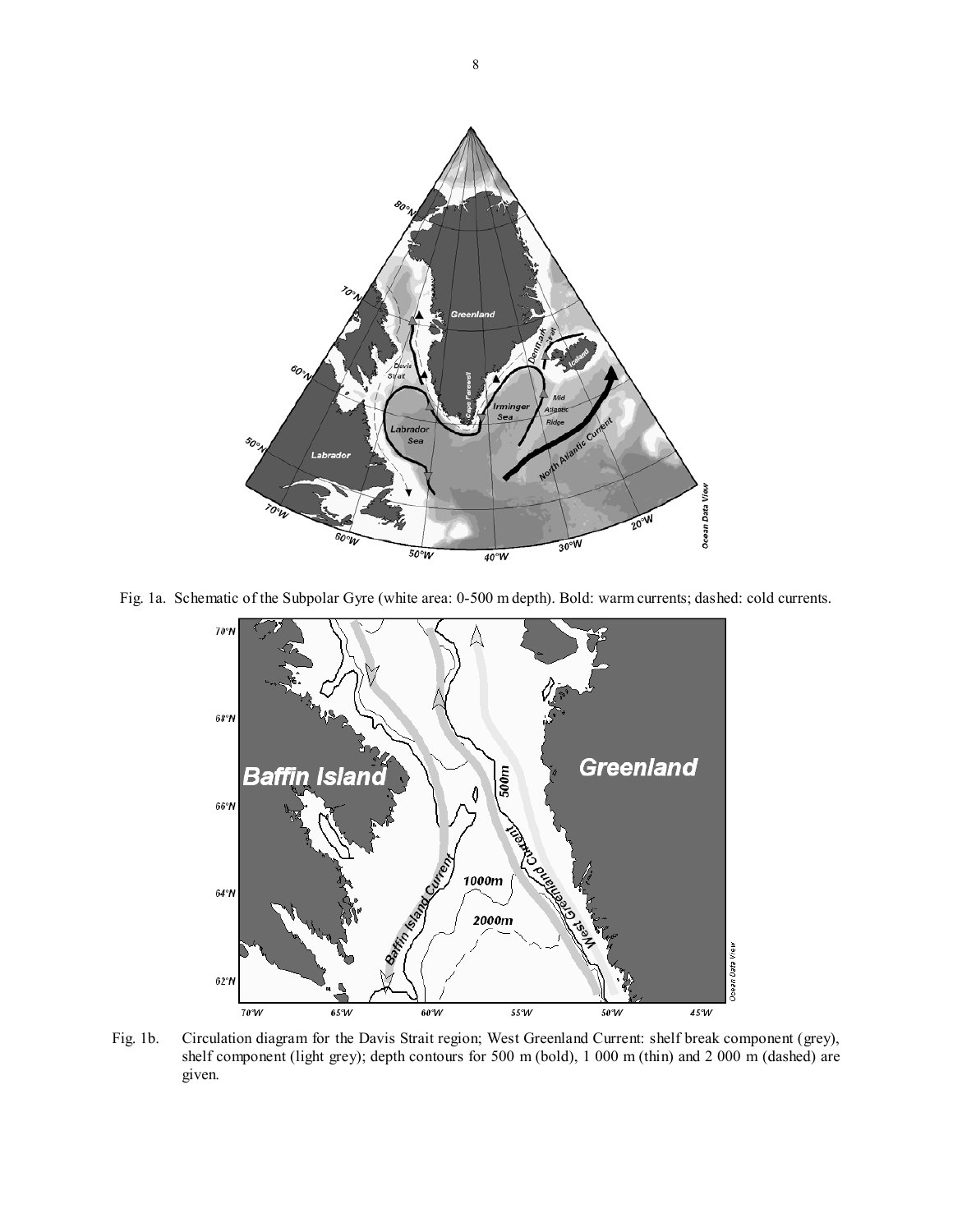

Fig. 2a. Sea-surface temperature anomalies during October 1982-1989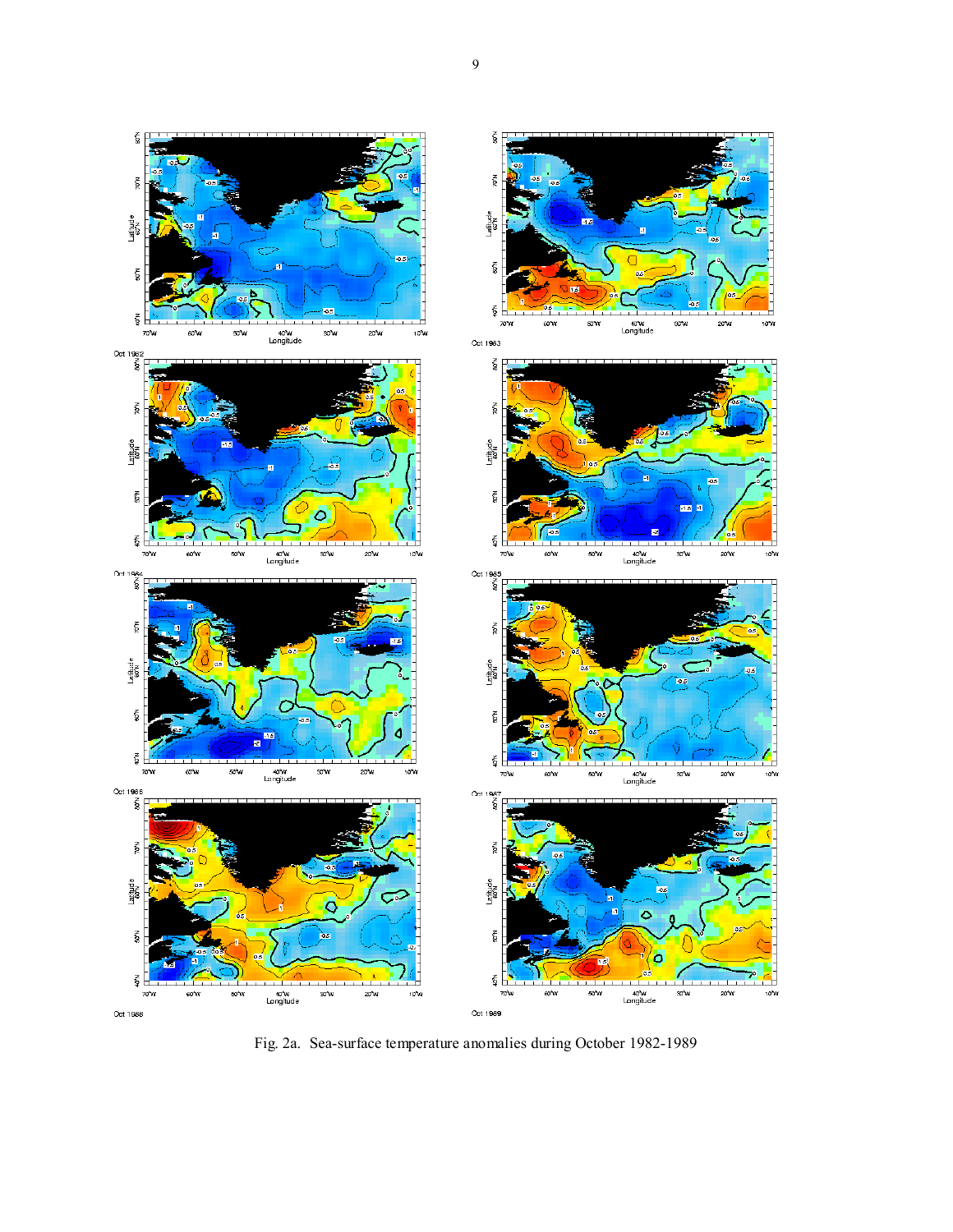

Fig. 2b. Sea-surface temperature anomalies during October 1990-1997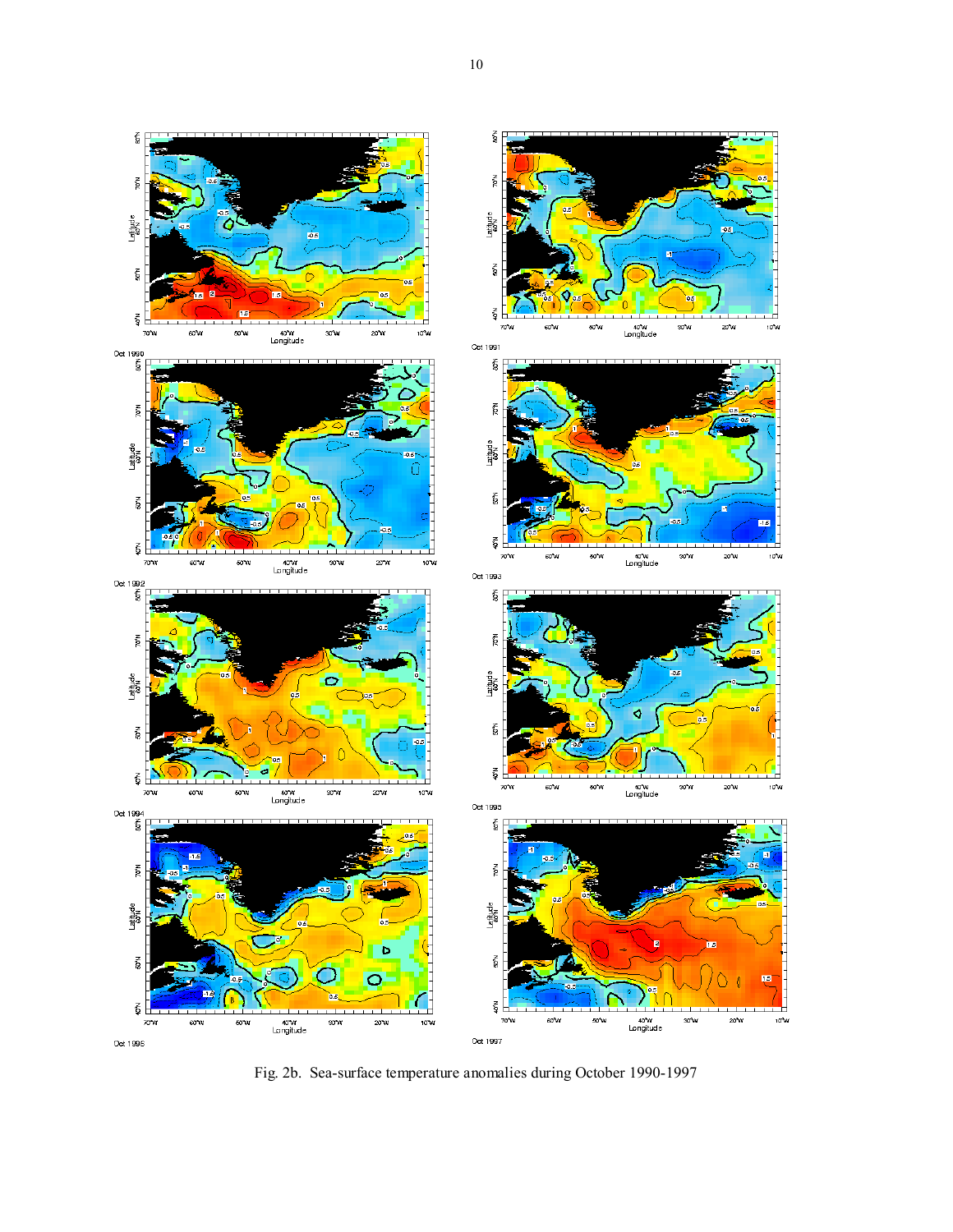

Fig. 2c. Sea-surface temperature anomalies during October 1998-2004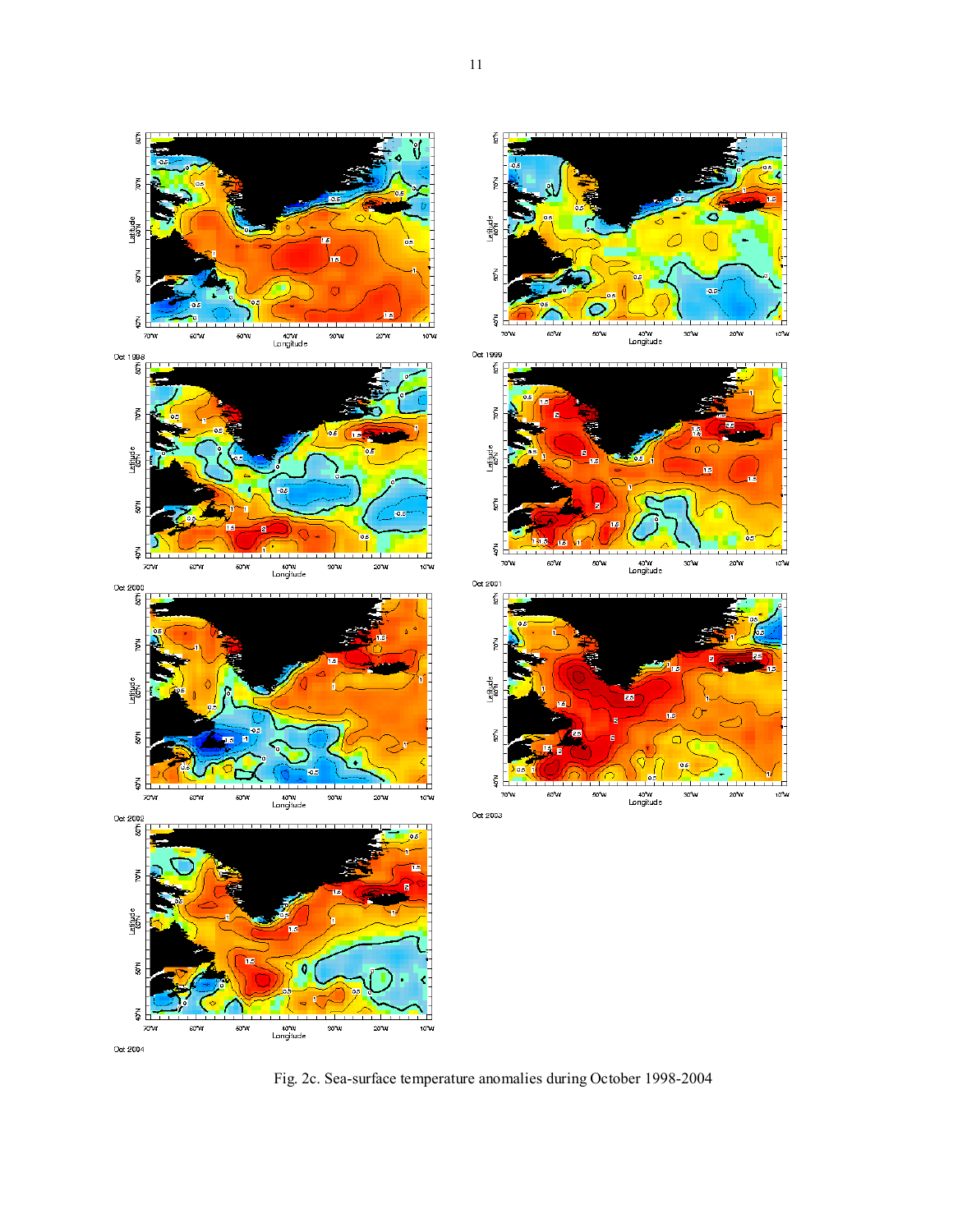

Fig. 3. Decadal air temperature anomalies (K) relative to the mean of 1961-90 at Nuuk for the decades from the 1950s to the 2000s plotted as function of the year of the decade; data: 1950-2004



Fyllas Bank Station 4 Temperature [°C]

Fig. 4. Isopleth diagram of temperature at Fyllas Bank Station 4; autumn data: 1964-2004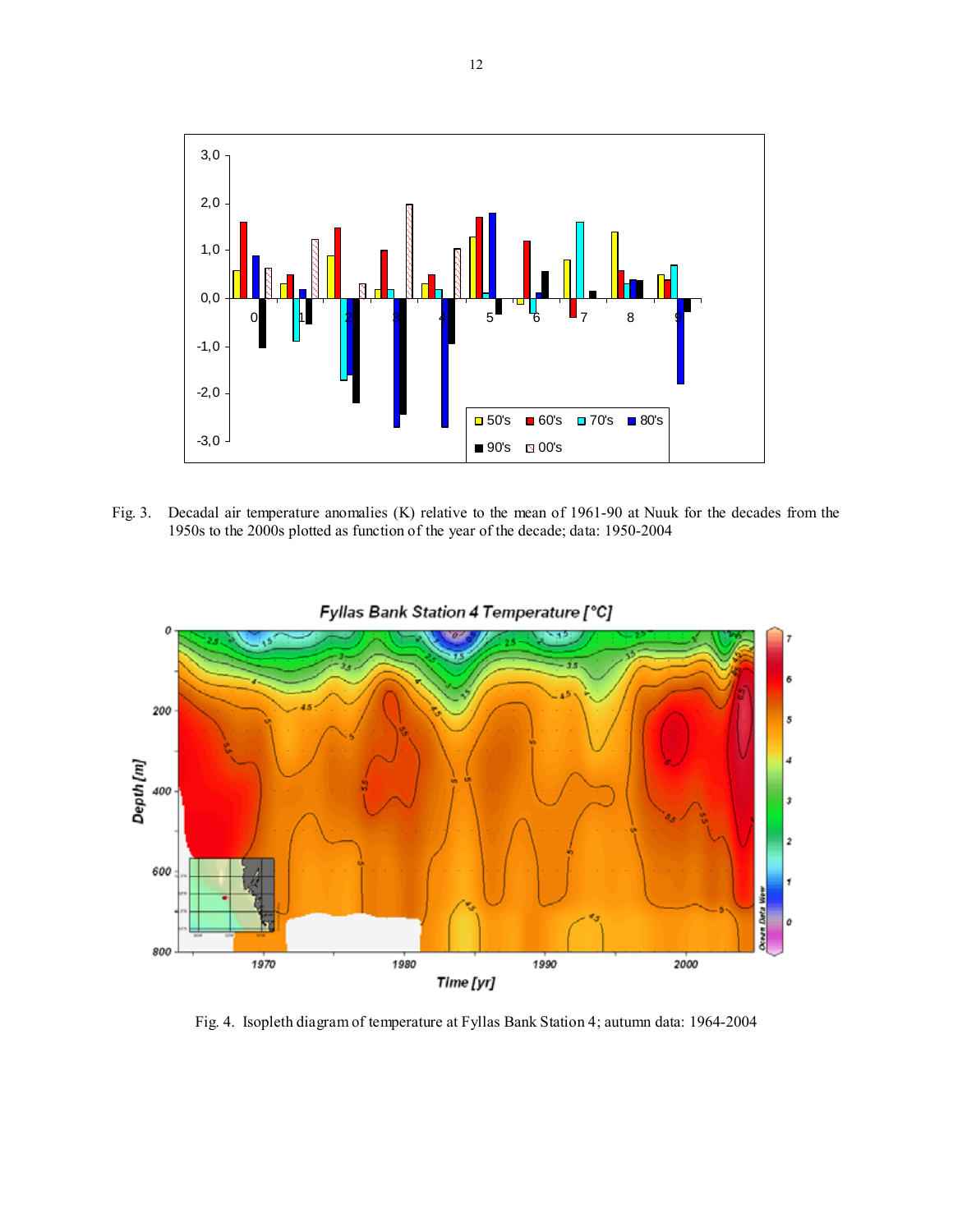

Fig. 5. Isopleth diagram of temperature at Cape Desolation Station 3; autumn data: 1983-2004.



Fig. 6. Time series of temperature 0-300 m, 0-700 m and linear trend; autumn data: 1983-2004